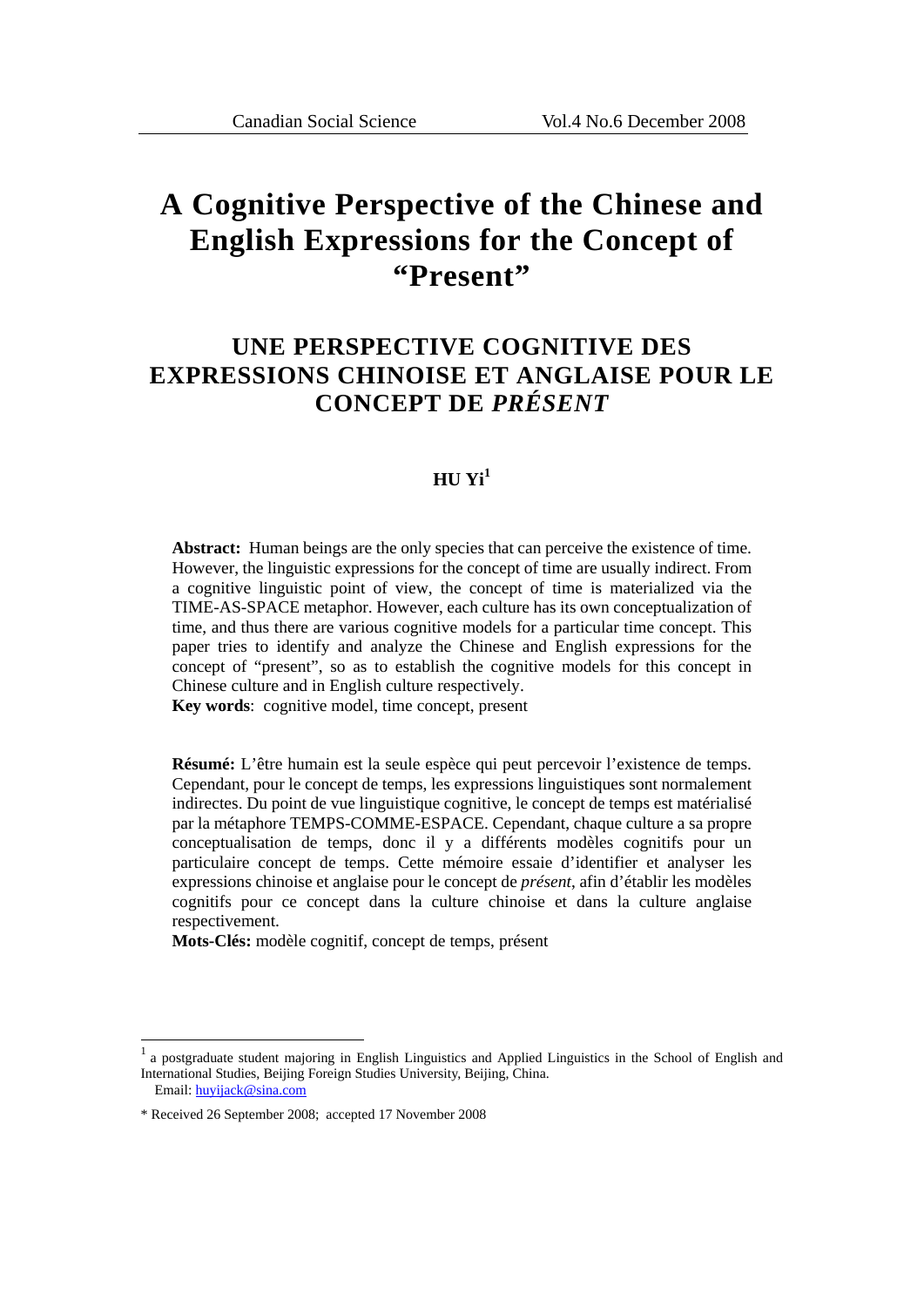## *HU Yi/Canadian Social Science* Vol.4 No.6 2008 59-65 **INTRODUCTION**

The most influential Christian thinker, St Augustine of Hippo (354-430 AD) once said: "Quid est ergo tempus? Si nemo ex me quaerat, scio; si quaerenti explicare velim, nescio." ("What then is time? If no one asks me, I know: if I wish to explain it to one that asketh, I know not.") (Confessions, Book 11,  $11.14.17$ )<sup>1</sup>. Indeed, time is the most fascinating phenomenon for human beings and for human beings only, since no other animals have the concept of time. Time is intriguing because everyone knows it exists, in one way or another, but no one can perceive time as they perceive other entities such as objects or temperature. Human beings are equipped with all kinds of specialized sensory device for various physical stimuli, such as eyes for visual stimuli and ears for audio stimuli. However, there is no such a specific organ on human body designed for the perception and measurement of time. "Stealthy, imperceptible, time makes its presence known by transforming our sense of it into sensation. For though we cannot see, touch, or hear time, we observe the regularity of what appears to be its passage in our seasons, in the orchestrated shift from dawn to dusk to dark, and in the aging of our bodies" (Evans, 2003, p. 3). Since time in itself is both intangible and imperceptible, we can only perceive its existence and flow through its tangible consequences. Time has drawn numerous scholars' attentions through the history, and has been studied from various perspectives, i.e. physical, represented by Isaac Newton and Einstein; religious, represented by Buddha and St. Augustine; philosophical, represented by great minds from Plato all the way to Husserl and Heidegger. Linguists have also been quite interested in the issue of time, focusing on the linguistic notions of time, because "the manner in which temporal concepts are ELABORATED, which is to say structured by conceptual content from other (i.e., non-temporal) domains, provides important insights into the nature and structure of time" (Evans, 2003, p. 5). It is observed that "we ordinarily think and talk about time not in time's own term, whatever these may be, but rather in precisely those terms which derive from the events…time structures — after all we talk about the 'passage' or the 'flow' of time and about being 'located in' time. In doing so we spatialize time" (Evans, 2003, p. 5).

As a famous line goes, "Yesterday is history, tomorrow is a mystery, and today is a gift. That's why we call it--The Present." John McTaggart Ellis McTaggart (1866 – 1925), a well-known British Idealist philosopher, studies time in his best-known work *The Unreality of Time* (1934). He defines "moment" as "a position in time", and proposes two series for time: the series of positions running from the far past through the near past to the present, and then from the present to the near future and the far future as the A series; and the series of positions which runs from earlier to later as the B series. From his proposition it can be observed that (i) "present" is a critical point that divides time into two stretches of temporal flows running in opposite directions, viz. "past" and "future", or metaphorically "yesterday" and "tomorrow" as in the famous line; (ii) "present" is a relative temporal point which is moving all the time along with the Observer (the definer of "present"). To illustrate this point, we can reflect on the fact that when we speak of "present", it has passed behind us and has become a part of the vast "past". No one can come up with a full account of what time is; further more, no one can explain what "present" is. In the intriguing field of the studies of time, the study of "present" is a most intriguing issue.

## **LITERATURE REVIEW**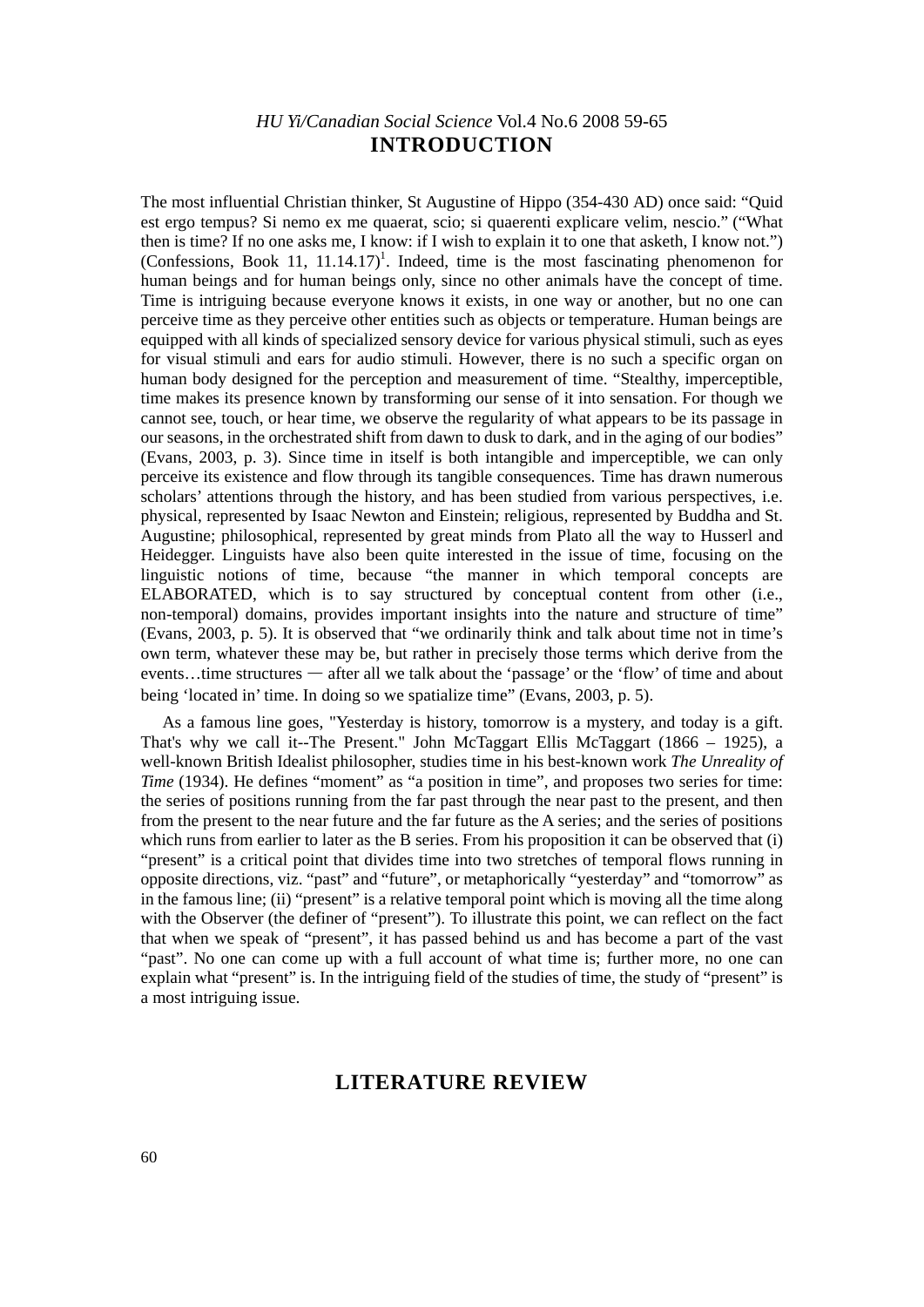Cognitive linguistics aims at exploring human's cognition and conceptual system through its external manifestation of language use. According to Evans (2003), temporal cognition is the aspect that concerns the mental function responsible for temporal (and temporally-framed) experience, as well as the organization and structuring of temporal concepts  $(=$ re-representations) at the conceptual level, i.e. within the conceptual system (p. 6). Evans (2003) also holds that human beings' temporal concepts are elaborated in terms of external sensory experience, and then expressed via language which can symbolize the information to which we have conscious access (pp. 6-35). Therefore, a claim follows that "to study linguistic meaning constitutes a study of the conceptual system (albeit in a form conventionalized for expression via language)" (Brisard, 1999; Heine, 1997; quoted in Evans, 2003, p. 6). Based on this thought, the study of expressions for "present" can reveal human beings' cognition of the concept of "present".

Lan (2003) introduces the classification of metaphors proposed by Lakoff & Johnson (1980), which distinguishes three kinds of metaphors, i.e. spatial metaphors, ontological metaphors and structural metaphors (Lan, 2003, p. 42). As for spatial metaphors, the source domain is space. "By mapping a spatial structure onto a non-spatial concept, spatial metaphors give the concept a spatial orientation" (Lan, 2003, p. 42). Since it is observed that temporal concepts are usually spatialized and expressed in the form of spatial metaphors (Evans 2003; Lan 2003; Yu 1998), it is fair to claim that the cognitive approach to the study of linguistic expressions of temporal concepts mainly deals with spatial metaphors.

Based on Lan (2003), in the large system of TIME-AS-SPACE metaphor, there are three models, i.e. linear model, cyclic model and spiral model. With the linear model it is observed that temporal concepts can be mapped onto space in both horizontal and vertical axes. As for the model of TIME PASSING IS MOTION ALONG HORIZONTAL AXIS, Lakoff & Johnson (1980) observe two special models, i.e. TIME PASSING IS MOTION OF AN OBJECT ALONG HORIZONTAL AXIS (Moving Time mapping) and TIME PASSING IS MOTION OF THE OBSERVER OVER A HORIZONTAL LANDSCAPE (Moving Ego mapping) (Lan, 2003, pp. 91-97).

Evans (2003) introduces the recent version of Conceptual Metaphor Theory (CMT), which distinguishes two kinds of metaphoric mapping, i.e. PRIMARY METAPHORS and COMPOUND METAPHORS, based on their degree of experiential grounding (p. 57). Evans (2003) goes to great lengths to argue that Moving Time mapping and Moving Ego mapping "in fact constitute instances of compound metaphors not primary metaphors" (p. 57). One major distinction between the two kinds of metaphors is that while primary metaphors are usually universal concepts across all cultures, compound metaphors are "constructed" from primary metaphors and are culture-specific (pp. 57-77). The conclusion that Moving Time and Moving Ego are compound metaphors entails that the comparison of lexical terms in Chinese and English languages for temporal concepts is academically worthwhile. Therefore, this paper tries to explore the lexical items for "present" in Chinese and English languages from a cognitive perspective, in order to identify the two cultures' cognition of "present", an intriguing critical point in the time flow.

## **CHINESE LEXICAL ITEMS FOR "PRESENT"**

The most common word in Chinese that refers to "present" is *xianzai* "present". It is composed of two characters, *xian* and *zai*. The ancient character for *xian* is *jian* "to see"; obviously it is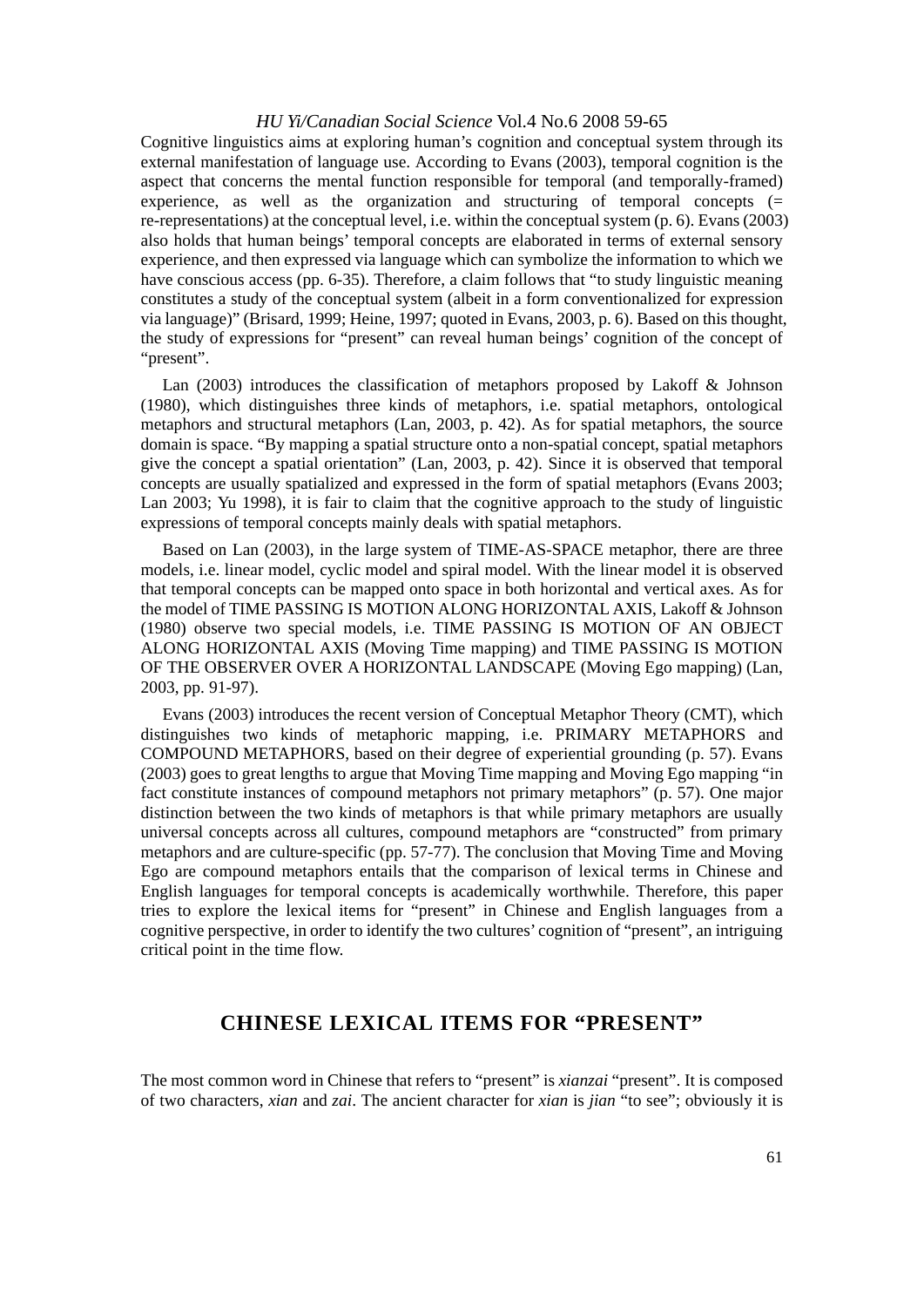from the Observer's perspective and is clearly an action taken in spatial dimensions. The character *zai* "at" is a spatial preposition pointing to the current location of the Observer in space. As for *xianzai*, a lexical item for atemporal concept, a spatial preposition is combined with a human sensory action in space to refer to a certain point in the temporal continuum.

There are several other words in Chinese that basically refer to "present". Yu (1998) lists 10 words referring to the concept of "present", including *xianzai*.

 $(1)$ 

- a. xian-zai (present/existing/on hand-existing/on going), "now; at present"
- b. xian-shi (present/existing/on hand-time) "now; at present"
- c. dang-qian (just at-front) "at present, at the moment"
- d. mu-qian (eye-front) "at present, at the moment"
- e. mu-xia (eye-below) "now; at present; at the moment"
- f. yan-xia (eye-below) "at the moment; at present; now"
- g. yan-qian (eye-front) "at the moment; at present; now"
- h. yan-dixia (eye-underneath) "at the moment"
- i. yan-mian-qian (eye-face-front) "at the moment; at present; now"
- j. jiao-xia (foot-under) "at present; now" (p. 95)

According to Yu's (1998) observation, (1a) and (1b) are more or less the same, in that "the present time is conceptualized as co-present or co-existing with the Observer" (p. 95). It is worth noting that in some circumstances *xianzai* and *xianshi* can be abbreviated into *xian*, which, as explained above, originated from an action in space. Yu (1998) points out that in (1c), the temporal notion of "present" is conceptualized spatially as in front of the Observer. The spatial term *qian* "front" is employed to refer to a temporal concept. What's more, in all examples of (1d-j), "a spatial term is used in combination with a body-part noun to refer to the present time" (pp. 95-96). In sum, Yu (1998) comes to the conclusion that in all cases, the temporal concept of "present" is conceptualized metaphorically into the spatial domain, usually in the form of the combination of spatial terms and body-part nouns which are spatial in essence (p. 96).

In addition, Yu (1998) emphasizes the different senses of *qian* and *xia* when used to refer to "present" and "future". Since "present" is a co-existing point with the Observer, the spatial location must be quite close to the Observer; that's why *qian* "front" and *xia* "below/under", both of which emphasizing the immediacy, are used. When used to refer to the concept of "future", senses of *qian* and *xia* are both quite vague, pointing to the vast future, like in *qiantu* "prospects" and *xia-yidai* "the next generation". Apart from that, Yu (1998) also notices that the Chinese character *lai* "come" can be used to refer to both "past" as in *yilai* "since" and "future" as in *lainian* "coming year". The seemingly contradictory cases can be explained with Lakoff's (1980) distinction of Moving Time mapping and Moving Ego mapping. When *lai* "come" refers to "past", it belongs to Moving Ego mapping, "in which the moving Observer has come all the way from the past to the present" (p.105). On the other hand, when *lai* "come" refers to "future", it belongs to Moving Time mapping, "in which the future times are coming towards the stationary Observer" (p. 195).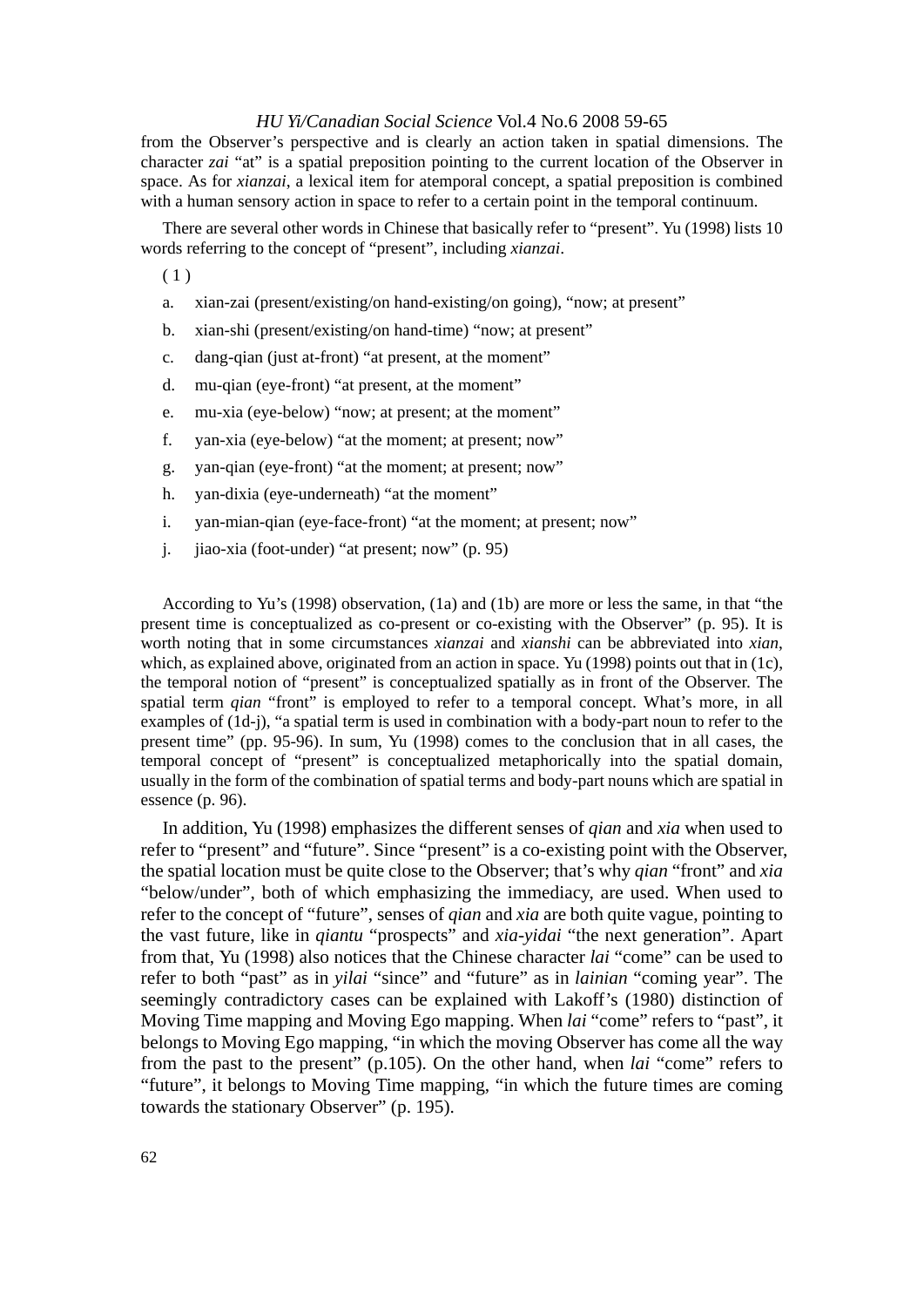However, there are two points Yu (1998) fails to make when studying the lexical examples for the concept of "present" in Chinese. First, just like *lai* "come", *qian* "front" can also be used to refer to both "past" and "future". Although in (1c,d,g,i), *gian* is used to point to the current moment and seem closer to the immediate "future", other senses of *qian* make it capable of forming words describing "past". For example, in *qiannian* "the year before last" and *qianxietian* "a few days ago", the sense of "before/ago" of *qian* is activated. In the meantime, in *qiantu* "prospects" and *qianjing* "outlook", *qian* has the sense of pointing to "future". Yu (1998) does not explain the phenomenon of a certain lexical item having senses directing to both "past" and "future". A tentative explanation by the author is as follows. Both senses can be explained by the "Moving Ego mapping" model, with foci on different referents. In the model of TIME PASSING IS MOTION OF THE OBSERVER OVER A HORIZONTAL LANDSCAPE (Moving Ego mapping), the Observer is advancing towards (also facing) the future. The horizontal landscape (temporal vector) can be marked with temporal scales increasing along the direction from "past" to "future". Scales left behind by the advancing Observer have smaller numbers and mark events happening earlier than those to be covered by the Observer. The concept of "earlier" is lexicalized as *qian* in Chinese. Therefore, *qian* has the sense of pointing to "past". At the same time, as the Observer faces the future when advancing, the scales to be covered are in front of the Observer's eyes; therefore *qian* has the sense of pointing to "future".

Secondly, while the use of spatial term *qian* to refer to temporal concept of "present" belongs to the horizontal axis, it is equally worth noting that the other spatial term used in the expressions for "present", *xia*, belongs to the vertical axis. However, different from the horizontal axis, which is absolutely aclinic, the vertical axis is a declining line rightwards. Lan (2003) points out that "times are fixed locations arranged along a vertical landscape; an earlier time is above a later time" (p. 95). In other words, "an earlier time is SHANG and a later time is XIA" (p. 96). As for *xia* in expressions for "present", it only has the sense of pointing to the future.

Taking the above-mentioned two points together, it can be claimed that the spatial terms, *qian* and *xia*, used in Chinese expressions for the concept of "present", are both vectors. The term *qian* can point to both "past" and "future", while *xia* can only point to "future". From a cognitive perspective, with the evidence from the Chinese language, it can be stated that the Chinese cognition of the concept of "present" is a vector pointing to both directions, "past" and "future", with the preference of "future". A tentative figure for this cognitive model is as follows.

## **Figure 1**. **Chinese cognitive model of the concept of "present"**

## **ENGLISH LEXICAL ITEMS FOR "PRESENT"**

Several scholars have studied lexical items in English for temporal concepts (Alverson 1994;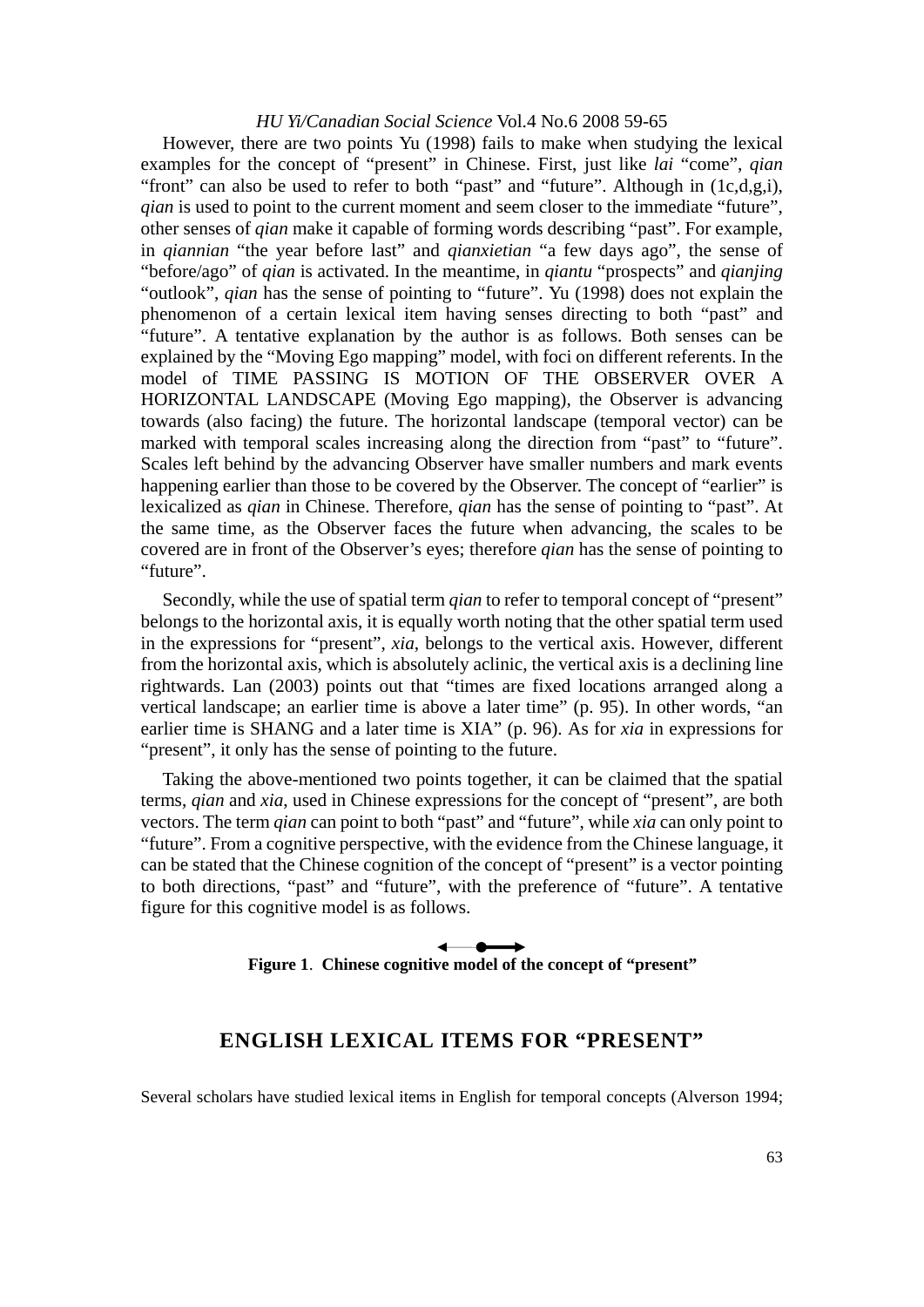Lakoff 1990, 1993, 1994), but few have ever laid emphasis on the specific expressions for the concept of "present" in English. Recalling McTaggart's (1934) two-series distinction of time, the descriptions for relative temporality can not be counted into lexical items for "present"; thus seemingly eligible expressions for simultaneity such as "meanwhile" and several other similar expressions should be excluded. An incomplete list of expressions for the concept of "present" by the author includes the following lexical items:

(2)

- a. present
- b. current(ly)
- c. now
- d. at present
- e. at the moment
- f. at the present time
- g. at this point

It can be noticed that (2a-c) are single words referring to the point of "present", and (2d-g) are phrases starting with the same preposition of "at". Among definitions for the preposition "at" in *Oxford Advanced Learner's English-Chinese Dictionary (extended 4th ed.)*, two are worth quoting here: 1(a) (indicating a point in space); 2(a) (indicating a point in time) (p. 75). In the research of English prepositions from the cognitive perspective (Liu 2006; Wang 2007), the preposition "at" is widely recognized as a spatially zero-dimensional deixis. When mapped onto the temporal domain, it is used exclusively for extremely short moments. When referring to the concept of "present", the temporal expressions in English language employ the spatially zero-dimensional deixis, revealing the English-language culture's static cognition of the concept of "present". For people from the English-language culture, the concept of "present" is a transitory moment co-existing with the Observer at that certain point in the space-time continuum, and it moves along with the Observer all the time. Compared with the nature of Chinese cognitive model of the concept of "present" as a bi-directional vector, the English model is a mere point with the nature of a scalar. A tentative figure for this cognitive model is as follows.



## **CONCLUSION**

Many scholars have studied time from different perspectives. Linguists are interested in time because human beings' cognition of time is expressed via language. From the cross-linguistic study of the concept of time, specific cognition of time of people from different cultural backgrounds can be revealed. By focusing on the expressions for the concept of "present" in